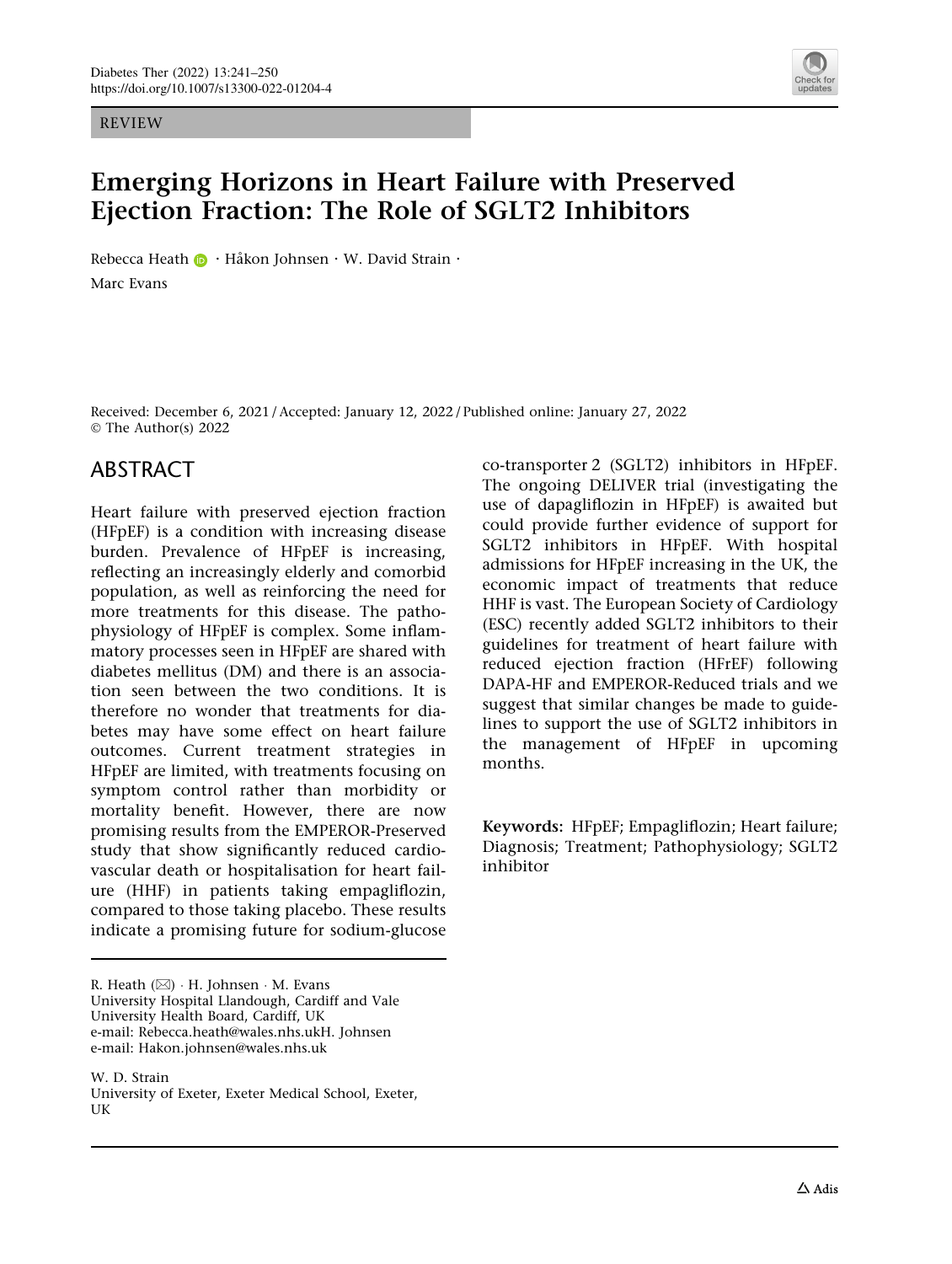#### Key Summary Points

Heart failure with preserved ejection fraction (HFpEF) is a disease of growing incidence and prevalence.

Previously there have been no significantly beneficial treatments for this disease and treatment focused on symptom control; this is in contrast to heart failure with reduced ejection fraction for which there are multiple treatments with proven morbidity and mortality impact.

Sodium-glucose co-transporter 2 inhibitors provide the first promising treatment option for HFpEF following the EMPEROR-Preserved study which has shown reduction in hospitalisation with heart failure and cardiovascular death in patients with HFpEF treated with empagliflozin.

## INTRODUCTION

Heart failure (HF) is a chronic condition characterised by a number of signs and symptoms, e.g. elevated jugular venous pulse (JVP), peripheral oedema and breathlessness and fatigue, respectively. Diagnosis is based on presence of signs and/or symptoms of HF and echocardiographic findings evidencing cardiac dysfunction. Further classification involves measurement of left ventricular ejection fraction (LVEF). Ejection fraction (EF) values vary slightly depending on guidelines, but it is generally accepted that HF with reduced ejection fraction (HFrEF) is defined as HF with an EF of less than or equal to 40%. Patients with an ejection fraction between 41% and 49% have HF with mildly reduced ejection fraction (HFmrEF). HF with preserved ejection fraction (HFpEF) is accepted as being a challenging diagnosis. Therefore, the European Society of Cardiology (ESC) recommends a simplified

approach to diagnosis: signs and symptoms of HF, an LVEF of more than or equal to 50%, and objective evidence of cardiac structural and/or functional abnormalities consistent with presence of left ventricular (LV) diastolic dysfunction/raised LV filling pressures (such as LV hypertrophy, left atrial enlargement or raised natriuretic peptides) [\[1,](#page-8-0) [2](#page-8-0)]. Diagnosis involves the use of history, clinical examination, natriuretic peptide levels and echocardiography. However, some patients with HFpEF will get symptoms only on exertion, but do not have clinical signs at rest and therefore the aforementioned diagnostic testing may be inconclusive; this is where other investigations such as exercise stress testing, cardiopulmonary exercise testing and invasive haemodynamic testing can also be used to diagnose HFpEF or else confirm or exclude other diagnoses too. Patients with HFpEF tend to be older, female and are more likely to have comorbidities such as hypertension, atrial fibrillation, diabetes mellitus (DM), chronic lung disease, chronic kidney disease and anaemia [[3\]](#page-8-0).

Disease burden is an increasing issue. Studies have found the prevalence of HFpEF is increasing, and that up to 50% of patients with the clinical syndrome of HF have HFpEF [[2](#page-8-0), [4](#page-8-0), [5](#page-8-0)]. There appears to be general agreement that the incidence of HFpEF is increasing and is more prevalent in women than men, when compared with HFrEF [[2,](#page-8-0) [6\]](#page-8-0). This, perhaps, reflects the increased recognition of the diagnosis of HFpEF, or perhaps is a reflection of an increasingly comorbid population. HF is thought to affect around 26 million people worldwide [[2](#page-8-0)].

HF has long been a researched and clinically interesting diagnosis. There are a multitude of causes such as coronary artery disease, alcohol misuse, cardiotoxic chemotherapy, valvular disease, hypertension, infiltrative disease (such as amyloidosis and sarcoidosis), congenital heart disease and many more. However, many of the causes of HF are more associated with HFrEF than HFpEF. Risk factors for HFpEF appear to stem from comorbidities such as hypertension, obesity and diabetes, as well as being more prevalent with increasing age and in female individuals [\[2](#page-8-0)]. The recognition of LV diastolic dysfunction and a normal ejection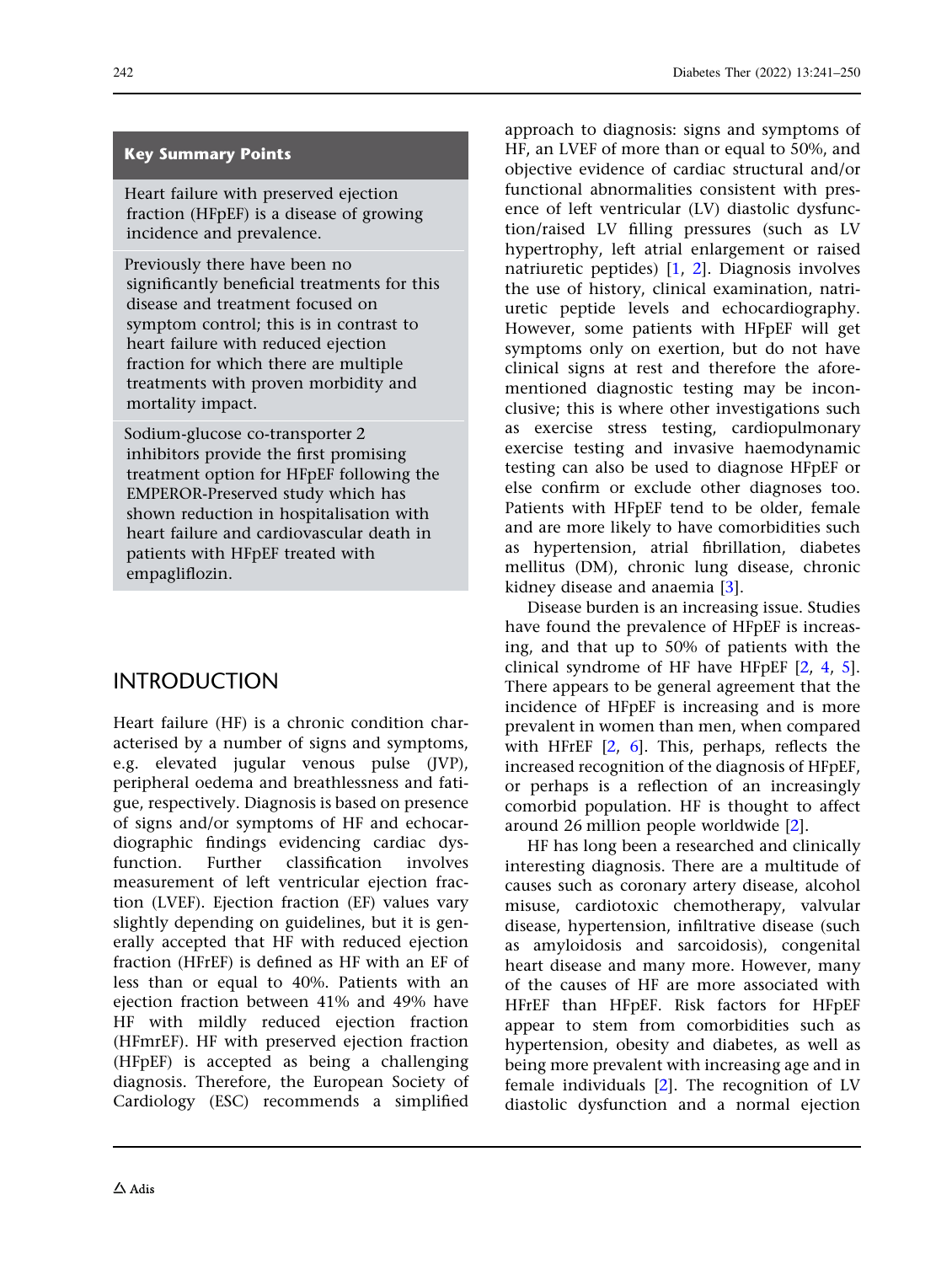fraction with the clinical syndrome of HF has been around for decades, although the underlying pathophysiology in HFpEF is perhaps poorly understood when compared with HFrEF [\[7\]](#page-8-0). Essentially, systolic function is normal in HFpEF (with the exception of some findings of reduced systolic function during stress) as the heart is able to contract normally, but there is an inability of the LV to relax normally to allow adequate ventricular filling. This therefore results in an increased left ventricular end diastolic pressure (LVEDP) [\[7\]](#page-8-0).

''Diastolic dysfunction'' was the term used to describe HFpEF in the past; however, this was adjusted as diastolic dysfunction can also be observed in HFrEF and is not specific to HFpEF. Indeed, some of the understood pathophysiology is about diastolic dysfunction, including the knowledge of myocardial stiffness being a cause. The amount and type of collagen in the extracellular matrix as well as actions of cardiomyocytes lead to this increased myocardial stiffness [[2](#page-8-0)]. Increased degradation of collagen type 1 (leading to a build-up in the extracellular matrix) is also seen in arterial hypertension which is a known risk factor for HFpEF [[2](#page-8-0)]. Slow LV relaxation is seen in HFpEF, especially at higher heart rates, which, along with myocardial stiffness and impaired ventricular-arterial coupling all leading to reduced stroke volume, may explain the abnormal systolic function seen in patients under stress in HFpEF despite normal systolic function at rest [\[2,](#page-8-0) [8\]](#page-8-0). Vascular stiffening (e.g. reduced aortic distensibility) is also a key factor in HFpEF, and is also seen in the common associated conditions of hypertension, diabetes and old age [\[2\]](#page-8-0). The processes aforementioned can lead to pulmonary hypertension and limited systolic reserve during stress [[8\]](#page-8-0). The general understanding of late is that HFpEF is caused by the presence of co-existing inflammatory conditions (e.g. diabetes) causing systemic microvascular endothelial inflammation and vascular dysfunction, along with reduction in nitric oxide and cyclic guanosine monophosphate levels which can then lead to hypertrophy and exacerbated cardiomyocyte stiffness as well as fibrosis [\[7\]](#page-8-0). Contributing factors include chronotropic

incompetence, left atrial dysfunction and atrial fibrillation [\[8\]](#page-8-0).

HFpEF is becoming a growing problem in people with diabetes, and DM is associated with increased morbidity and mortality in HFpEF. Approximately 30–40% of patients with HFpEF suffer with DM  $[9]$  $[9]$  $[9]$ , and people with type 2 diabetes mellitus (T2DM) have up to three times higher risk of developing cardiovascular disease, particularly HFpEF [\[10\]](#page-8-0). HFpEF and DM share some of the same inflammatory processes such as endothelial dysfunction, interstitial and perivascular fibrosis, advanced glycated end products deposition and hypertrophy [\[9](#page-8-0)]; additionally impaired insulin signalling is also thought to contribute to HFpEF [\[11\]](#page-8-0). Other shared pathological processes include sodium retention, release of proinflammatory cytokines and impaired skeletal muscle function [[12](#page-8-0)], in addition to the shared risk factors of obesity and hypertension. With links already seen between HF and DM many decades ago, e.g. in the Framingham Heart Study [\[13\]](#page-8-0), it is no wonder that treatments for diabetes may have some effect on HF outcomes (Fig. [1\)](#page-3-0).

Prognoses in HFrEF and HFpEF appear to be equally limited; 5-year mortality for HFrEF and HFpEF has been found to be 75.3% and 75.7%, respectively [[14](#page-8-0)]. However, treatments for HFpEF are particularly limited and concentrate on symptom management, when compared to treatment options for HFrEF.

#### CURRENT TREATMENT STRATEGIES IN HFPEF

The known HF medications of angiotensinconverting enzyme (ACE) inhibitors  $(\pm$  neprilysin inhibitor), beta blockers and mineralocorticoid receptor antagonists are for use in HFrEF only. Unfortunately, unlike HFrEF, there are no treatments for HFpEF (as a unifying diagnosis) that have been proven to reduce morbidity and mortality [[1](#page-8-0), [7,](#page-8-0) [8](#page-8-0)], despite the worrying trend of increasing prevalence of this condition. There were reduced hospitalisation trends for candesartan [[15](#page-8-0)], spironolactone [[16](#page-8-0)] and sacubitril/valsartan [\[17\]](#page-8-0) but no significant reduction in primary end points. Treatment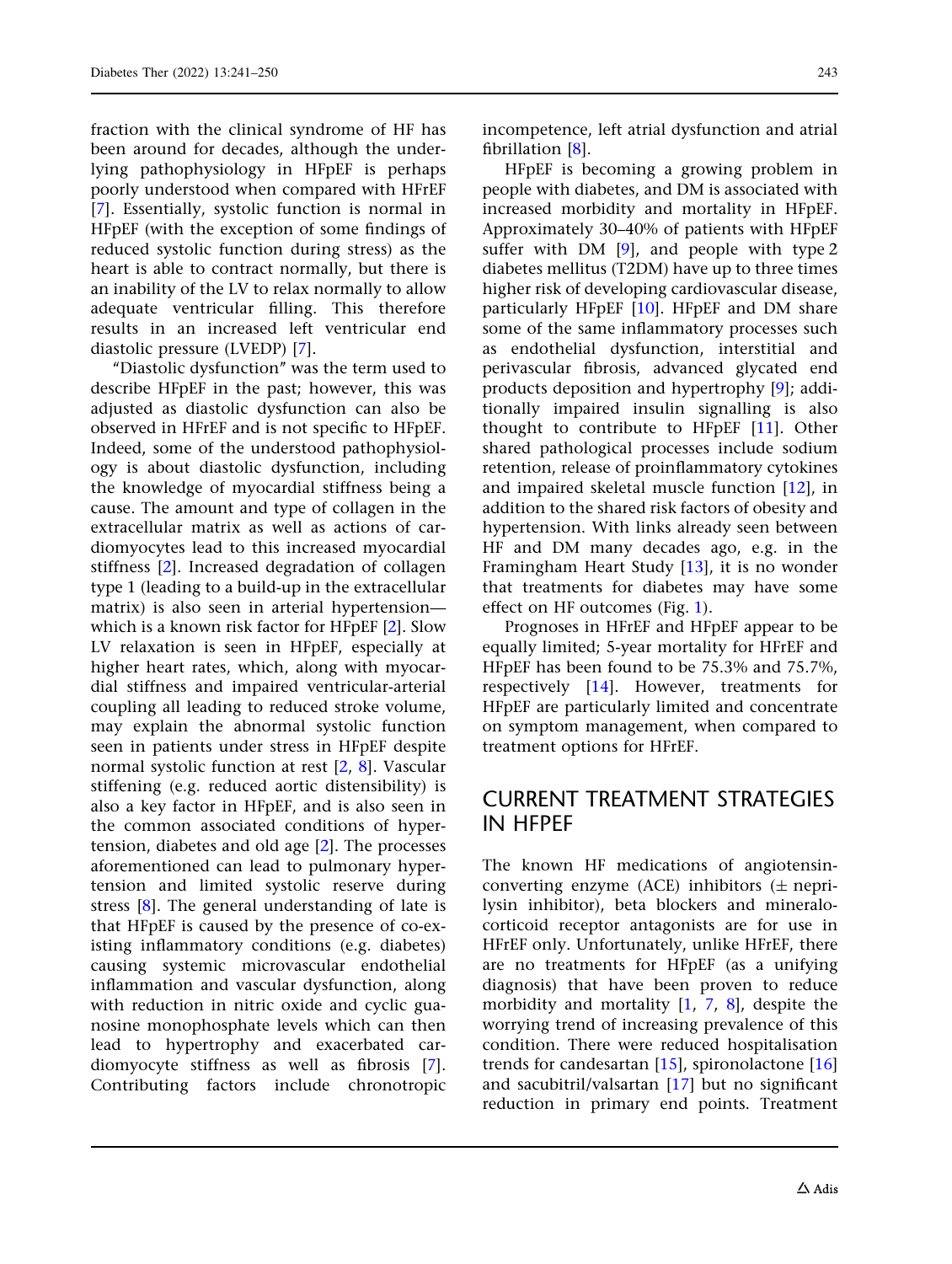<span id="page-3-0"></span>

Fig. 1 A simplified diagram depicting the pathophysiology of HFpEF [\[2](#page-8-0), [7](#page-8-0), [8](#page-8-0)]

therefore focuses on symptomatic management of fluid overload, rate control of atrial fibrillation and blood pressure management. Treatment should be individually based, with treatment focusing on underlying comorbidities (this may of course mean patients are on treatments such as ACE inhibitors and beta blockers anyway).

Sodium-glucose co-transporter 2 (SGLT2) inhibitors were very recently added to the ESC guidelines for treatment of HFrEF after EMPEROR-Reduced and DAPA-HF trials showed reduced risk of cardiovascular death or hospitalisation for HF in patients with HFrEF [[18](#page-8-0), [19](#page-8-0)]. EMPEROR-Preserved has since been published, with very promising outcomes for patients with HFpEF, which we discuss in this review.

The purpose of this review is to highlight and discuss data from the recently published EMPEROR-Preserved study, as well as review previously published data on SGLT2 inhibitors and its effect on HFpEF in the context of the EMPEROR-Preserved study. This article is based on previously conducted studies and does not contain any new studies with human participants or animals performed by any of the authors.

#### SGLT2 INHIBITORS IN HFREF

Emerging clinical trials have found SGLT2 inhibitors to be beneficial when added to the standard treatment of patients with HFrEF [\[18,](#page-8-0) [20\]](#page-8-0). Patients suffering from HFpEF,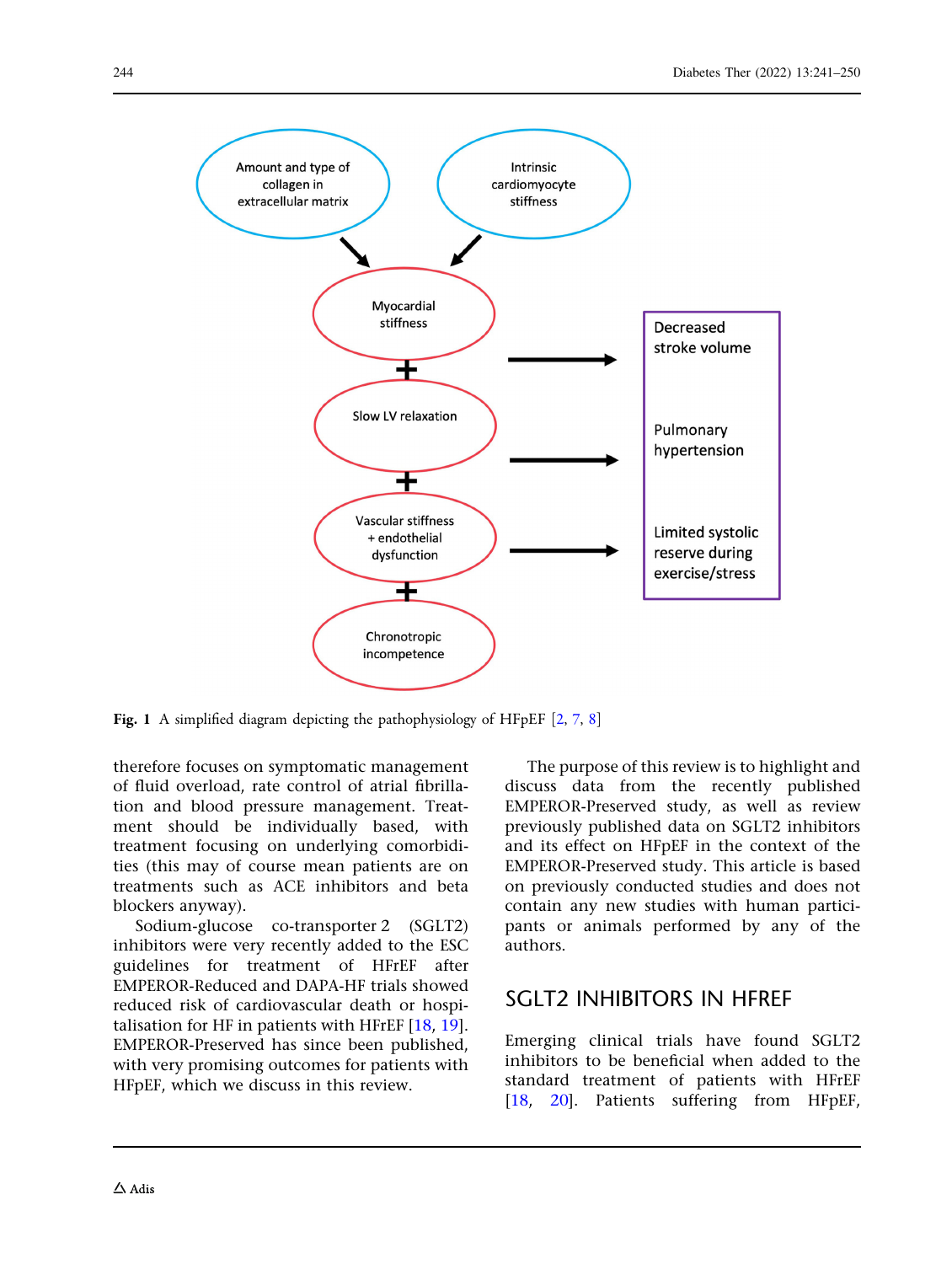however, have very few treatment options that have proven to be effective.

The Dapagliflozin in Patients with HF and reduced Ejection Fraction (DAPA-HF) study from 2019 investigated the efficacy of SGLT2 inhibitors in patients with established HF and reduced ejection fraction, regardless of the patient being diagnosed with T2DM. The DAPA-HF study found that death from cardiovascular causes reduced from 11.5% in the placebo group to 9.6% in the group being commenced on dapagliflozin [\[18\]](#page-8-0). Dapagliflozin also reduced the risk of hospitalisation or urgent medical visit resulting in intravenous therapy for HF from 13.7% in the placebo group to 10.0% in the group being commenced on dapagliflozin [\[18](#page-8-0)]. Furthermore, the benefits of dapagliflozin in HFrEF were found to be consistent regardless of the patient being diagnosed with T2DM or not [[18\]](#page-8-0).

### SGLT2 INHIBITORS IN HEPFF

The Empagliflozin in HF with a Preserved Ejection Fraction (EMPEROR-Preserved) study from 2021 investigated the efficacy of an SGLT2 inhibitor in patients with HF and preserved ejection fraction. The EMPEROR-Preserved study investigated the combined occurrence of cardiovascular death or hospitalisation for HF (HHF) as a primary outcome, occurrence of all hospitalisations for HF as a first secondary outcome and the rate of decline in eGFR as a second secondary outcome [[21](#page-8-0)]. Additionally, subgroup analysis of patients according to EF was performed.

The EMPEROR-Preserved study found that treatment with empagliflozin reduced the occurrence of HHF and cardiovascular death as a combined primary outcome. Specifically, SGLT2 inhibition led to a 21% lower relative risk of the primary outcome in the cohort of patients treated with empagliflozin. The study found a reduced number of hospitalisations from 11.8% in the placebo group to 8.6% in patients being treated with empagliflozin [[21\]](#page-8-0). However, it did not show any statistical difference in cardiovascular death (or death from

other causes) between patients taking empagliflozin and the placebo [[21](#page-8-0)].

Whereas several studies investigating sacubitril/valsartan, spironolactone and candesartan in HFpEF have been unable to provide undisputable proof for their effectiveness in patients with an EF of 50% or more [[15–17,](#page-8-0) [22](#page-8-0), [23](#page-9-0)], subgroup analysis of the EMPEROR-Preserved patient cohort showed that empagliflozin reduced the number of primary outcome events (cardiovascular death or HHF) in patients with an EF ranging between 50% and 60% and more than 60%, when compared with placebo.

Furthermore, the EMPEROR-Preserved study also investigated the protective effect of empagliflozin on the kidneys. The study demonstrated that patients receiving empagliflozin had a slower decline in estimated glomerular filtration rate (eGFR) when compared with patients receiving placebo: a decline in eGFR of 1.25 mL per year in patients receiving empagliflozin compared with a decline in eGFR of 2.62 mL in patients receiving placebo [[21](#page-8-0)].

The results from the EMPEROR-Preserved study suggest that empagliflozin is beneficial for patients with HFpEF. This study is the first randomised controlled trial (RCT) to demonstrate a mortality benefit and significant morbidity benefit in patients with HFpEF, who have previously been limited to treatments for symptom control and risk factor management.

#### POTENTIAL MECHANISMS IMPROVED BY SGLT2 INHIBITORS ON HFPEF

Two main pathological mechanisms have been suggested to play a role in the increased myocardial stiffness characterising HFpEF: increased accumulation of type 1 collagen in the extracellular matrix and intrinsic stiffness of the cardiomyocytes [\[2\]](#page-8-0). Recent studies suggest that empagliflozin and SGLT2 inhibitors exert their pleiotropic effect in HFpEF through various mechanisms.

A study published in 2018 where cardiomyocytes from humans and rats were exposed to empagliflozin and then investigated with the aim of discovering the mechanism of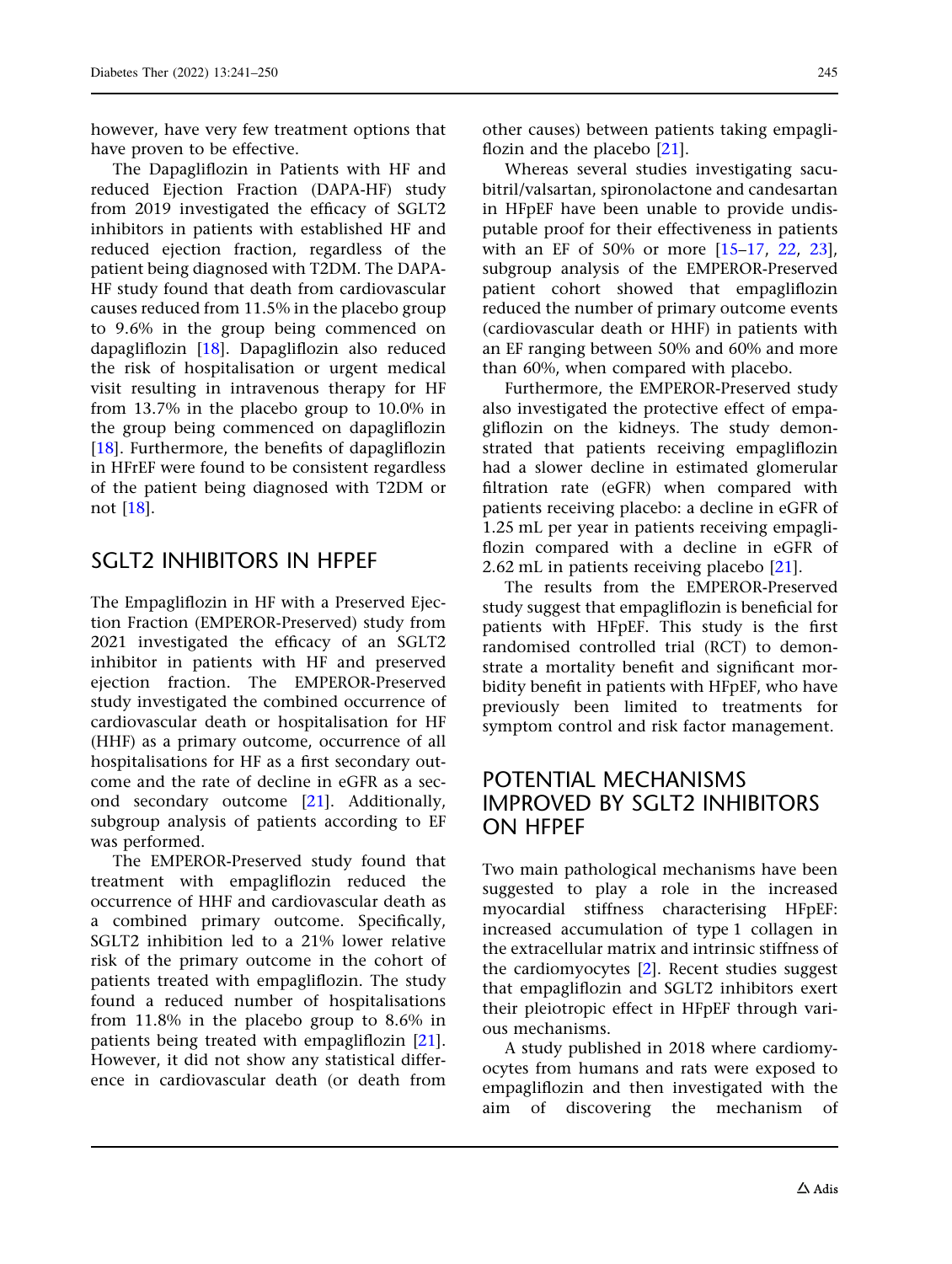empagliflozin on cardiomyocytes concluded with empagliflozin exerting a direct effect on the cardiomyocytes [\[21\]](#page-8-0). The findings of the study suggested that reduced myocardial stiffness was caused by increased phosphorylation of myofilament regulatory proteins causing reduced diastolic myofilament stiffness in both human and rat cardiomyocytes [[21](#page-8-0)]. Furthermore, the results suggest that the levels of diastolic and systolic  $Ca^{2+}$  were unaffected by exposure to empagliflozin [[21](#page-8-0)]. In contrast, another study published in 2018 demonstrated that empagliflozin does in fact alter  $Ca^{2+}$  levels in failing cardiomyocytes [[24](#page-9-0)]. The study found that exposure to empagliflozin does reduce the leakage of  $Ca^{2+}$  from sarcoplasmic reticulum (SR) and increase  $Ca^{2+}$  transient amplitude in cardiomyocytes, improving diastolic function [\[24\]](#page-9-0).

Moreover, a study published in 2021 investigated cardiomyocytes of human and murine origin exposed to empagliflozin with the aim of further studying the mechanism of empagliflozin in HFpEF. Kolijn et al. obtained results suggesting a further mechanism reducing myocardial stiffness: exposure to empagliflozin resulted in a significant reduction in oxidative stress and inflammation in HFpEF cardiomyocytes, and also improved endothelial vasorelaxation [\[25\]](#page-9-0), in turn improving ventricular relaxation.

Another interesting mechanism of action of SGLT2 inhibitors is the effect it has on the cardiorenal axis. SGLT2 inhibitors restore the impaired glomerular feedback mechanism present in HF, and also cause increased production of erythropoietin by the kidneys [\[26](#page-9-0)]. SGLT2 inhibitors achieve their effects by increasing natriuresis and thereby increasing the amount of sodium offered to the juxtaglomerular apparatus; this results in vasoconstriction of the afferent arteriole, and potentially reducing renal hyperfiltration [[27](#page-9-0)]. Enhanced erythropoiesis is a consequence of the reduced blood flow, subsequently improving haemoglobin and haematocrit levels [[27](#page-9-0)].

In summary, the evidence is now suggesting that SGLT2 inhibitors improve HF by exerting their effect on various mechanisms: reducing myocardial stiffness, improving the intracellular electrolyte balance, reducing oxidative inflammation, enhanced erythropoiesis and improved kidney function. All these beneficial effects are exerted by SGLT2 inhibitors irrespective of their glycaemic effect.

# PRACTICAL IMPLICATIONS

Amongst the exclusion criteria for the EMPEROR-Preserved study were myocardial infarction within 90 days of the commencement of the study and acute decompensation of HF (see Table [1\)](#page-6-0). The EPHESUS study from 2003 proved that eplerenone reduces death and hospitalisations in patients having recently experienced an acute myocardial infarction complicated by left ventricular systolic dysfunction (LVSD). This patient cohort was offered further treatment to improve the prognosis [[28](#page-9-0)]. In patients with recent myocardial infarctions that are not complicated by LVSD the treatment options that improve prognosis are still limited. Therefore, a study investigating the addition of an SGLT2 inhibitor to patients with an acute myocardial infarction and a preserved ejection fraction could be very interesting regarding future management.

Another exclusion criterion that needs further investigation is the addition of empagliflozin in patients with acute decompensated HF. Subgroup analysis of the SOLOIST-WHF study suggests that an SGLT2 inhibitor is beneficial in acute decompensation of HFpEF; this study included 1222 patients who were randomised to either sotagliflozin or placebo groups, but only 20.9% of the sotagliflozin group and 21% of the placebo group had an LVEF  $> 50\%$  [\[20](#page-8-0)]. This study is also limited by the short duration of the trial and a relatively small patient cohort which reduces the statistical strength of the trial. In contrast to the SOLOIST-WHF study, a future investigation should aim to include both patients with diabetes and patients without diabetes and aim to include more patients suffering from an acute decompensation of HFpEF, increasing the degree of evidence supporting the beneficial effects of an SGLT2 inhibitor in the management of HFpEF.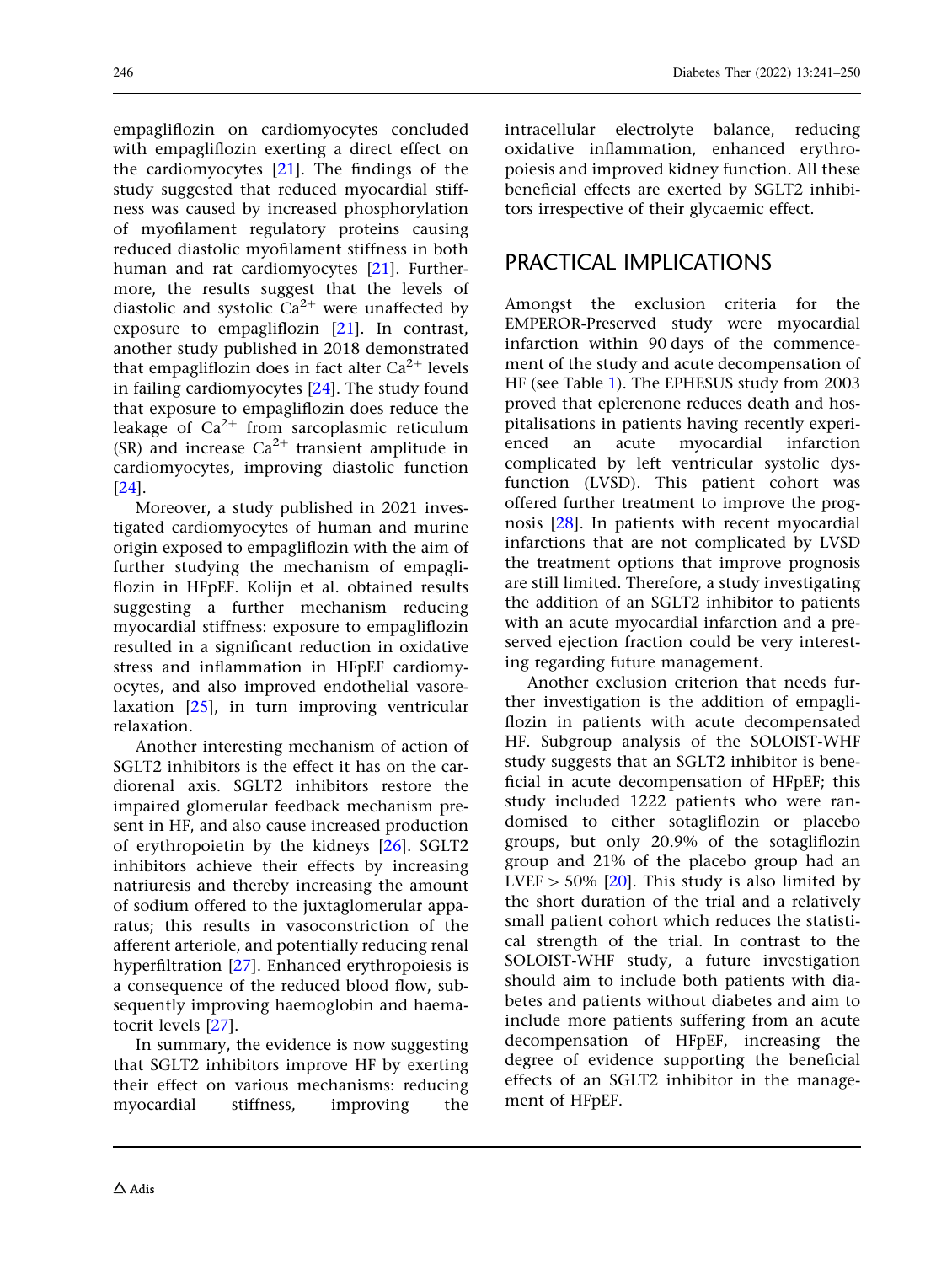| Inclusion criteria                                                                                                                                                                                                           | <b>Exclusion criteria</b>                                                                                                                               |
|------------------------------------------------------------------------------------------------------------------------------------------------------------------------------------------------------------------------------|---------------------------------------------------------------------------------------------------------------------------------------------------------|
| Age 18 years or over (20 years or over in Japan)                                                                                                                                                                             | Myocardial infarction, coronary artery bypass graft surgery<br>or other major cardiovascular surgery, stroke or TIA in<br>past 90 days prior to visit 1 |
| Patients with chronic HF NYHA class II-IV and preserved<br>EF (LVEF $>$ 40%) and elevated NTpro-BNP $>$ 300 pg/<br>mL for patients without AF, or $> 900$ for patients with<br>AF, analysed at central laboratory at visit 1 | Heart transplant recipient or listed for heart transplant                                                                                               |
| Structural heart disease within 6 months prior to visit 1, or<br>documented HHF within 12 months prior to visit 1                                                                                                            | Acute decompensated HF                                                                                                                                  |
| Stable dose of oral diuretic (if prescribed)                                                                                                                                                                                 | Systolic blood pressure of 180 mmHg or above at visit 2                                                                                                 |
| Signed and dated consent form                                                                                                                                                                                                | Symptomatic hypotension and/or systolic blood pressure<br>less than 100 mmHg                                                                            |
|                                                                                                                                                                                                                              | Indication of liver disease                                                                                                                             |
|                                                                                                                                                                                                                              | Impaired renal function, defined as eGFR less than 20 mL/<br>$min/1.73$ m <sup>2</sup> or requiring dialysis                                            |
|                                                                                                                                                                                                                              | History of ketoacidosis                                                                                                                                 |
|                                                                                                                                                                                                                              | Current or prior use of SGLT2 inhibitor                                                                                                                 |
|                                                                                                                                                                                                                              | Currently enrolled in another investigational device or trial                                                                                           |
|                                                                                                                                                                                                                              | Known allergy or hypersensitivity to empagliflozin or other<br>SGLT2 inhibitor                                                                          |
|                                                                                                                                                                                                                              | Women who are pregnant, nursing, or who plan to become<br>pregnant during the trial                                                                     |

<span id="page-6-0"></span>Table 1 Inclusion and exclusion criteria used in the EMPEROR-Preserved study [[20](#page-8-0)]

Adapted from clinicaltrials.gov

HF heart failure, NYHA New York Heart Association, EF ejection fraction, LVEF left ventricular ejection fraction, NTpro-BNP N-terminal pro brain natriureic peptide, HHF hospitalisation for heart failure, TIA transient ischaemic attack, eGFR estimated glomerular filtration rate

The National Heart Failure Audit (2018–2019) found 74,969 total admissions to hospital in England and Wales with HF over a 12-month period (for 89% of these HF was coded as the patient's primary diagnosis), with an increase in the number of patients with HFpEF compared to previous years and an average length of stay of 9 days for patients admitted to cardiology wards [[29](#page-9-0)]. The potential economic impact of the findings in EMPEROR-Preserved, in particular the significantly reduced hospital admissions, is not only

significant to patient outcomes but also financially for the National Health Service.

There are multiple ongoing trials that could potentially provide an exciting prospect for HFpEF management. A pilot trial of polydiuretic therapy, including an SGLT2 inhibitor, in a small number of patients with HFpEF is ongoing with results due next year [\[30\]](#page-9-0). Additionally, following a reduction of HHF in the spironolactone group in the TOPCAT study [[16](#page-8-0)] (but without significant reduction in the composite primary end point of death from cardiovascular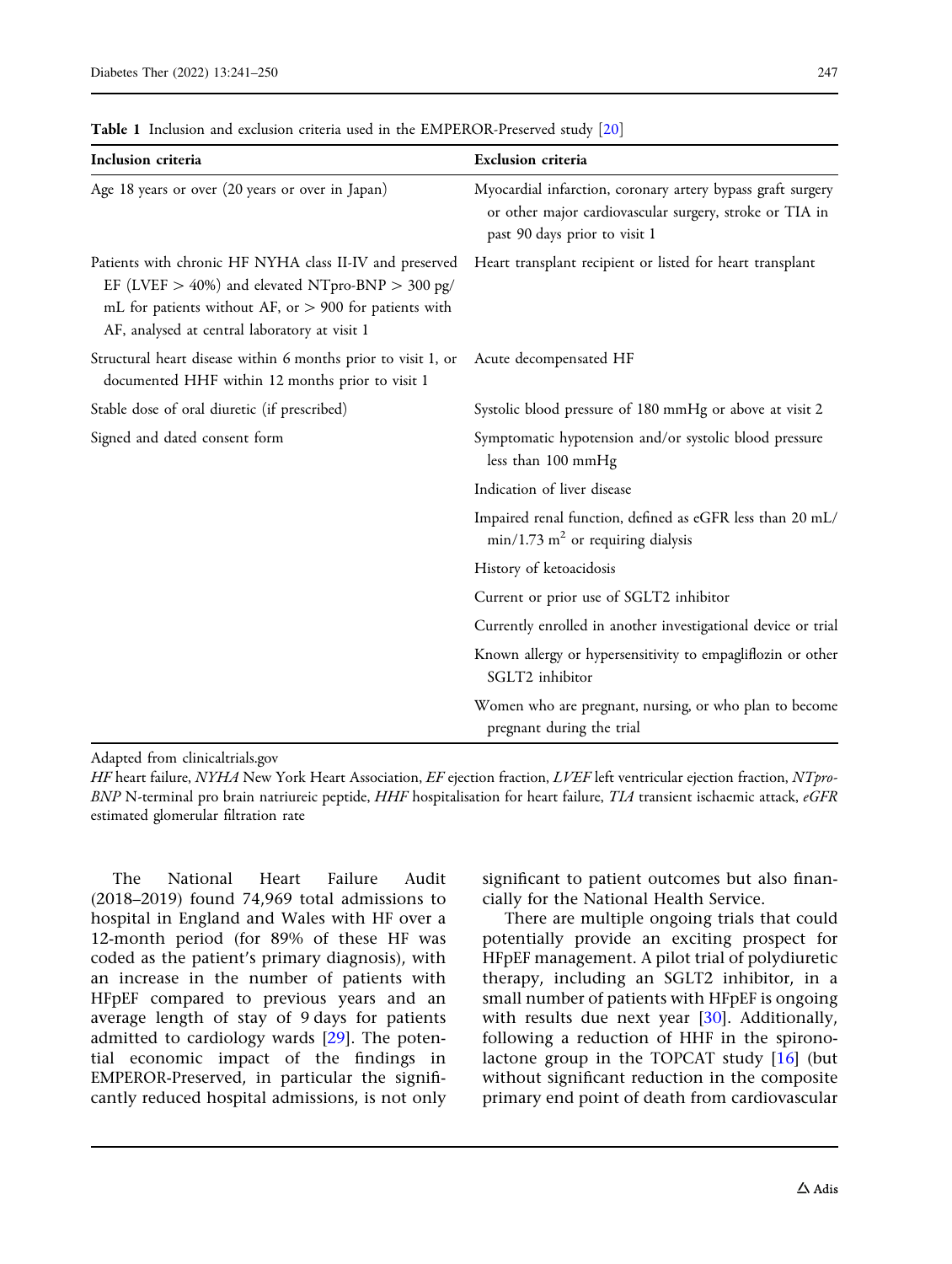causes, aborted cardiac arrest, or HHF), there are now multiple ongoing trials looking at the use of mineralocorticoid receptor antagonists in HFpEF [\[31–33](#page-9-0)]. The outcomes of which are all due over the next 3 years.

# **CONCLUSION**

As our acceptance of HFpEF as its own diagnosis increases along with its prevalence, we have eagerly been awaiting a treatment that will show proven morbidity and mortality benefit. The finding of a treatment that reduces the risk of HHF and CV death in HFpEF is unheard of and merits extensive support. SGLT2 inhibitors may have begun as a treatment for DM, but they have revealed themselves as promising treatments for other conditions and diseases. Their benefits in HF, but particularly in HFpEF cannot be ignored and we excitedly await further results from ongoing studies as mentioned in this review article.

The ESC recently added SGLT2 inhibitors to the management guidelines for HFrEF following good outcomes from DAPA-HF [[18\]](#page-8-0) and EMPEROR-Reduced [\[19](#page-8-0)] over the last 2 years. We hope that further supporting evidence for SGLT2 inhibitors in the management of HFpEF follows with the results of the ongoing DELIVER trial expected soon, and that as a result similar changes to guidelines may be added to support the use of SGLT2 inhibitors in the management of HFpEF.

### ACKNOWLEDGEMENTS

Funding. No funding or sponsorship was received for this review or publication of this article

Authorship. All named authors meet the International Committee of Medical Journal Editors (ICMJE) criteria for authorship for this article, take responsibility for the integrity of the work as a whole, and have given their approval for this version to be published.

Author Contributions. The review paper was written by Rebecca Heath and Håkon Johnsen. The first draft was compiled by Rebecca Heath, with edits made by both Rebecca Heath and Håkon Johnsen following review. WD Strain and Marc Evans reviewed this article. Marc Evans also supervised this review paper. All authors read and approved the final review article.

Disclosures. Rebecca. Heath and Håkon Johnsen have no conflicts of interest to declare. W. David Strain has received unrestricted educational grants and speaker fees from AstraZeneca, Bayer, Boehringer Ingelheim, Eli-Lily, Novartis, Novo Nordisk, and Takeda outside the submitted work and is supported by the NIHR Exeter Clinical Research Facility and the NIHR Collaboration for Leadership in Applied Health Research and Care (CLAHRC) for the South West Peninsula. The views expressed in this publication are those of the author(s) and not necessarily those of the NIHR Exeter Clinical Research Facility, the NHS, the NIHR or the Department of Health in England.Marc Evans has received honoraria from AstraZeneca, Novo Nordisk, Takeda and NAPP, and research support from Novo Nordisk outside the submitted work, and has received financial support for consultancy from Novartis, Merck Sharp & Dohme Corp. and Novo Nordisk, and has served on the speaker's bureau for Novartis, Lilly, Boehringer lngelheim, Merck Sharp & Dohme Corp., Novo Nordisk, Janssen and Takeda. Marc Evans is also the Editor-in-Chief of Diabetes Therapy. Marc Evans is also co-Editor-in-Chief of this journal.

Compliance with Ethics Guidelines. This article is based on previously conducted studies and does not contain any new studies with human participants or animals performed by any of the authors.

Open Access. This article is licensed under a Creative Commons Attribution-NonCommercial 4.0 International License, which permits any non-commercial use, sharing, adaptation, distribution and reproduction in any medium or format, as long as you give appropriate credit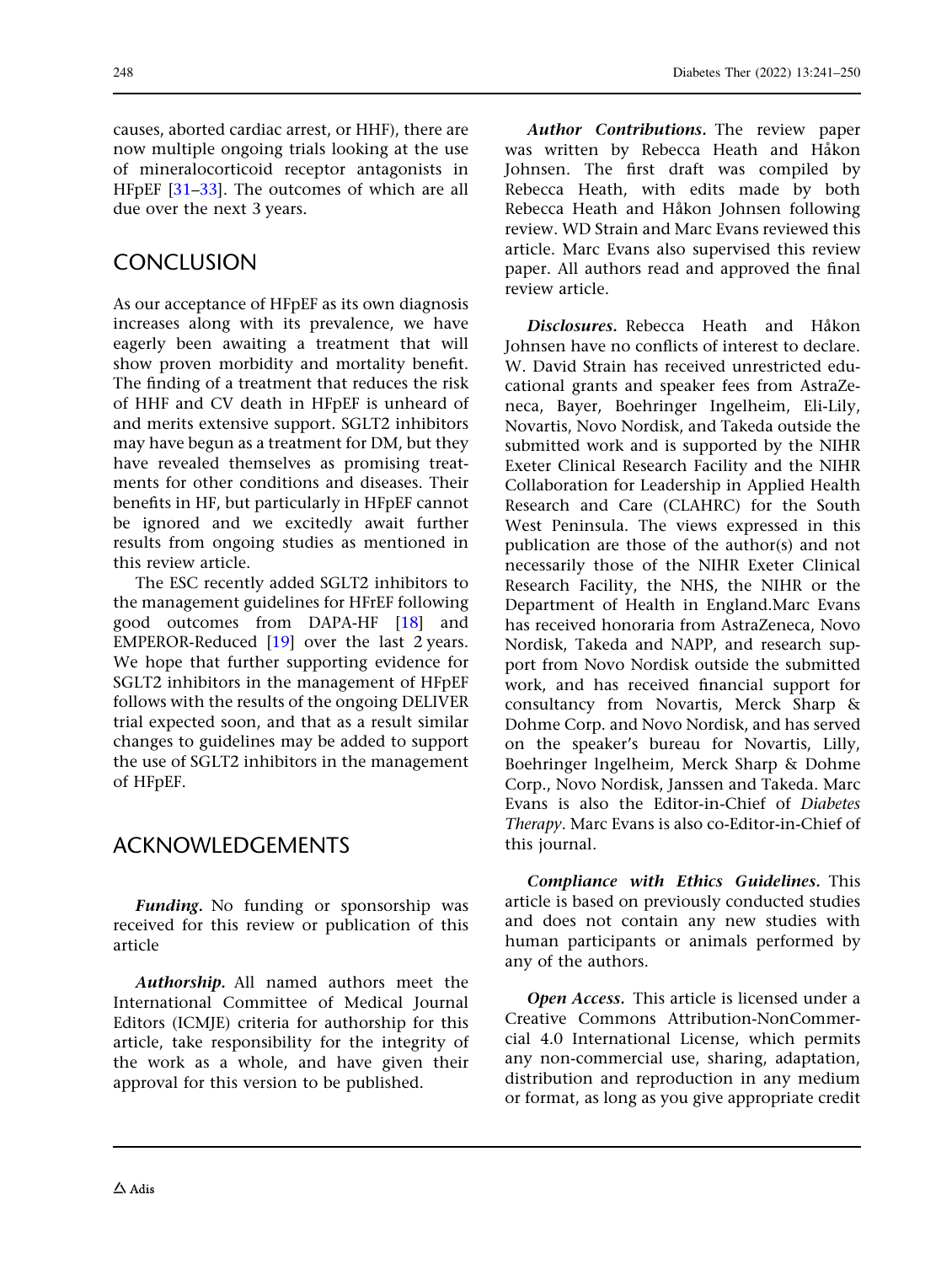<span id="page-8-0"></span>to the original author(s) and the source, provide a link to the Creative Commons licence, and indicate if changes were made. The images or other third party material in this article are included in the article's Creative Commons licence, unless indicated otherwise in a credit line to the material. If material is not included in the article's Creative Commons licence and your intended use is not permitted by statutory regulation or exceeds the permitted use, you will need to obtain permission directly from the copyright holder. To view a copy of this licence, visit [http://creativecommons.org/licenses/by](http://creativecommons.org/licenses/by-nc/4.0/)[nc/4.0/](http://creativecommons.org/licenses/by-nc/4.0/).

#### **REFERENCES**

- 1. McDonagh TA, Metra M, Adamo M, et al. 2021 ESC Guidelines for the diagnosis and treatment of acute and chronic heart failure: developed by the Task Force for the diagnosis and treatment of acute and chronic heart failure of the European Society of Cardiology (ESC) With the special contribution of the Heart Failure Association (HFA) of the ESC. Eur Heart J. 2021;42(36):3599–726. [https://doi.org/10.](https://doi.org/10.1093/eurheartj/ehab368) [1093/eurheartj/ehab368](https://doi.org/10.1093/eurheartj/ehab368).
- 2. Borlaug BA, Paulus WJ. Heart failure with preserved ejection fraction: pathophysiology, diagnosis, and treatment. Eur Heart J. 2011;32(6):670–9.
- 3. Goyal P, Almarzooq ZI, Evelyn M, et al. Characteristics of hospitalizations for heart failure with preserved ejection fraction. Am J Med. 2016;129(6): 635.e15-635.e26.
- 4. Gomez-Soto FM, Andrey JL, Garcia-Egido A, et al. Incidence and mortality of heart failure: a community-based study. Int J Cardiol. 2011;151(1):  $40-5$ .
- 5. Dunlay SM, Roger VL, Redfield MM. Epidemiology of heart failure with preserved ejection fraction. Nat Rev Cardiol. 2017;14:591–602.
- 6. Savarese G, Lund LH. Global public health burden of heart failure. Card Fail Rev. 2017;3(1):7–11.
- 7. Davidson A, Raviendran N, Murali CN, Myint PK. Managing heart failure with preserved ejection fraction. Ann Transl Med. 2020;8(6):395.
- 8. Borlaug BA. The pathophysiology of heart failure with preserved ejection fraction. Nat Rev Cardiol. 2014;11:507–15.
- 9. Meagher P, Adam M, Civitarese R, Bugyei-Twum A, Connelly KA. Heart failure with preserved ejection fraction in diabetes: mechanisms and management. Can J Cardiol. 2018;34(5):632–43.
- 10. Lazar S, Rayner B, Campos GL, McGrath K, McClements L. Mechanisms of heart failure with preserved ejection fraction in the presence of diabetes mellitus. Transl Metab Syndr Res. 2020;3:1–5.
- 11. Riehle C, Abel ED. Insulin signaling and heart failure. Circ Res. 2016;118:1151–69.
- 12. McHugh K, DeVore AD, Wu J, et al. Heart failure with preserved ejection fraction and diabetes: JACC State-of-the-art review. J Am Coll Cardiol. 2019;73(5):602–11.
- 13. Kannel WB, Hjortland M, Castelli WP. Role of diabetes in congestive heart failure: the Framingham Study. Am J Cardiol. 1974;34:29–34.
- 14. Shah KS, Xu H, Matsouaka RA, et al. Heart failure with preserved, borderline, and reduced ejection fraction: 5-year outcomes. J Am Coll Cardiol. 2017;70(20):2476–86.
- 15. Yusuf S, Pfeffer MA, Swedberg K, et al. Effects of candesartan in patients with chronic heart failure and preserved left-ventricular ejection fraction: the CHARM-Preserved trial. Lancet. 2003;362:777–81.
- 16. Pitt B, Pfeffer MA, Assmann SF, et al. Spironolactone for heart failure with preserved ejection fraction. N Engl J Med. 2014;370:1383–92.
- 17. Solomon SD, McMurray JJV, Anand IS, et al. Angiotensin-neprilysin inhibition in heart failure with preserved ejection fraction. N Engl J Med. 2019;381:1609–20.
- 18. McMurray J, Solomon S, Inzucchi S, et al. Dapagliflozin in patients with heart failure and reduced ejection fraction. N Engl J Med. 2019;381(21): 1995–2008.
- 19. Packer M, Anker SD, Butler J, et al. Cardiovascular and renal outcomes with empagliflozin in heart failure. N Engl J Med. 2020;383:1413–24.
- 20. Bhatt D, Szarek M, Steg P, et al. Sotagliflozin in patients with diabetes and recent worsening heart failure. N Engl J Med. 2021;384(2):117–28.
- 21. Pabel S, Wagner S, Bollenberg H, et al. Empagliflozin directly improves diastolic function in human heart failure. Eur J Heart Fail. 2018;20(12): 1690–700.
- 22. Solomon S, Claggett B, Lewis E, et al. Influence of ejection fraction on outcomes and efficacy of spironolactone in patients with heart failure with